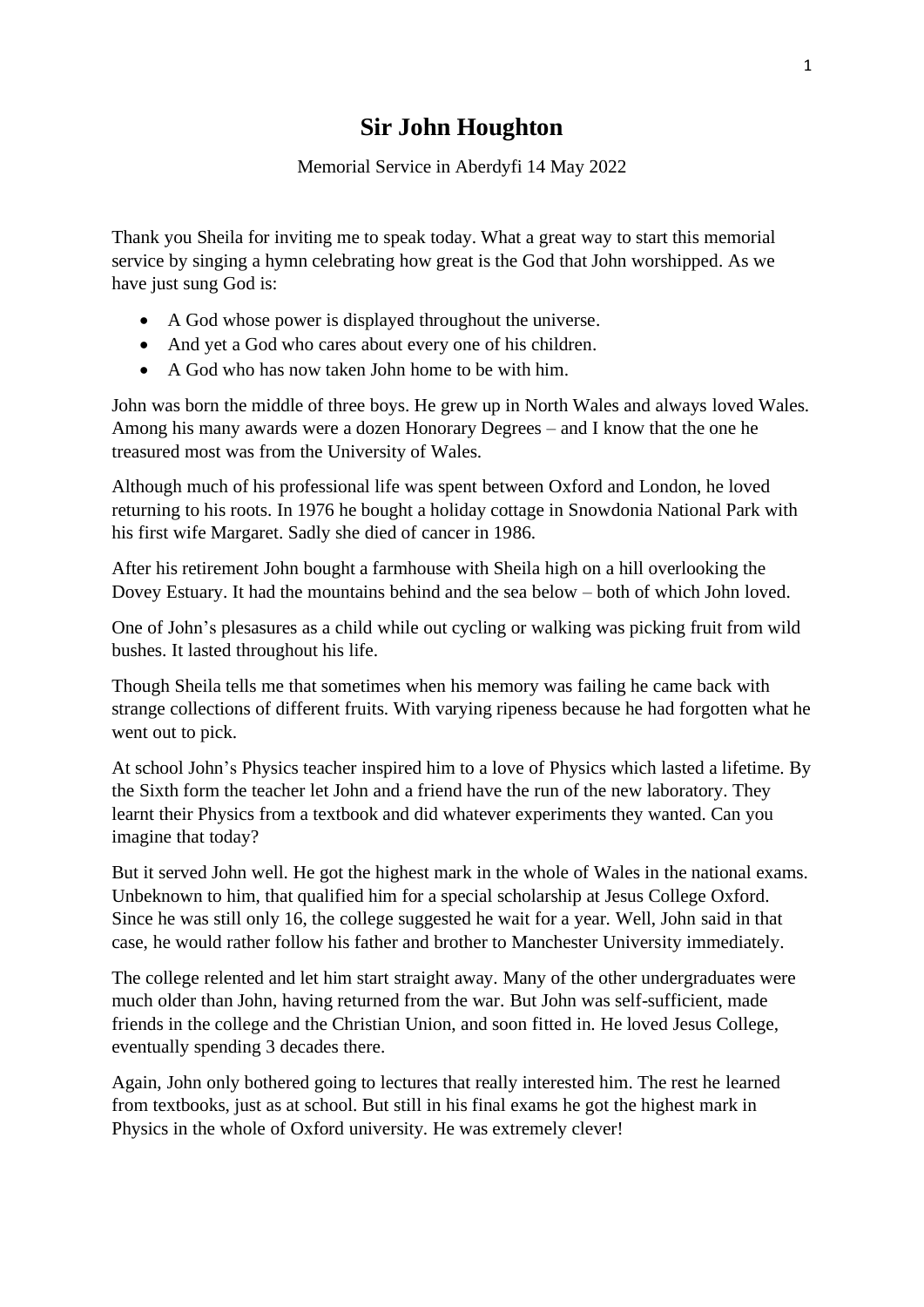For his DPhil he joined the atmospheric research group. He built an instrument to measure the temperature of the upper atmosphere. It was designed for a decommissioned Mosquito aircraft from Farnborough which flew to 40,000 feet.

But when they turned up to fit the new instrument into the aircraft they found that the hole for it was too small. Undaunted, his supervisor climbed onto the aircraft with a brace and bit and drilled a bigger hole in the plywood skin. Can you imagine what Health and Safety rules would say about that nowadays?

John was now aged 23 with a DPhil. And had to do National Service. His links with the Royal Aircraft Establishment at Farnborough got him a 4-year research position there. He built better instruments to measure the atmospheric temperature, this time using Canberra aircraft. The only space for the scientist was lying down in the bomb-aimer's position in the nose.

He also made a friend in Des Smith, and they had a long and fruitful research collaboration. Shortly before they left Farnborough the Russians launched the Sputnik 1 satellite. Immediately John and Des thought wouldn't it be good if they could view the atmosphere from space and measure round the whole world rather than being restricted to single aircraft tracks.

So in 1958 John returned to his old department at Oxford where he spent the next twenty years. He rose rapidly to become a Professor and Head of Department.

Although by nature John was modest and retiring he was a natural leader. He inspired everyone by his intellectual power and his scientific energy.

His group now went all-out to develop instruments for satellites. Of course you had to work with NASA and he convinced the Americans to back him. His first instrument flew in the Nimbus 4 satellite in 1970.

But before that had even launched they had thought of improvements for the next satellite, Nimbus 5 So they applied to the Space Research Fund in the UK for money to build it. They needed half a million pounds. That's a lot of money even today, but in 1970 it was equivalent to over £8 million in today's money.

Not surprisingly the committee wanted to wait until the first instrument had worked before paying for another. But John was not easily deflected. He appealed right to the top and got the decision reversed. It's a mark of the way John got his teeth into things he really cared about.

His group's measurements of the earth's atmospheric temperature through the series of Nimbus satellites, and even on a Venus orbiter, were pivotal in our understanding of atmospheric circulation. And it paved the way for understanding global warming.

In 1979 John moved from Oxford University to become a science administrator. He successfully moved the Appleton Research Laboratories from radio research to satellite work. Then he integrated them with the Rutherford Laboratories where they remain today. Job done, after 4 years he moved on to head up the Met Office.

He then built the Met Office up to the world-leading institution it remains today. He emphasised the importance of research, as well as forecasting the weather. He also put it on a